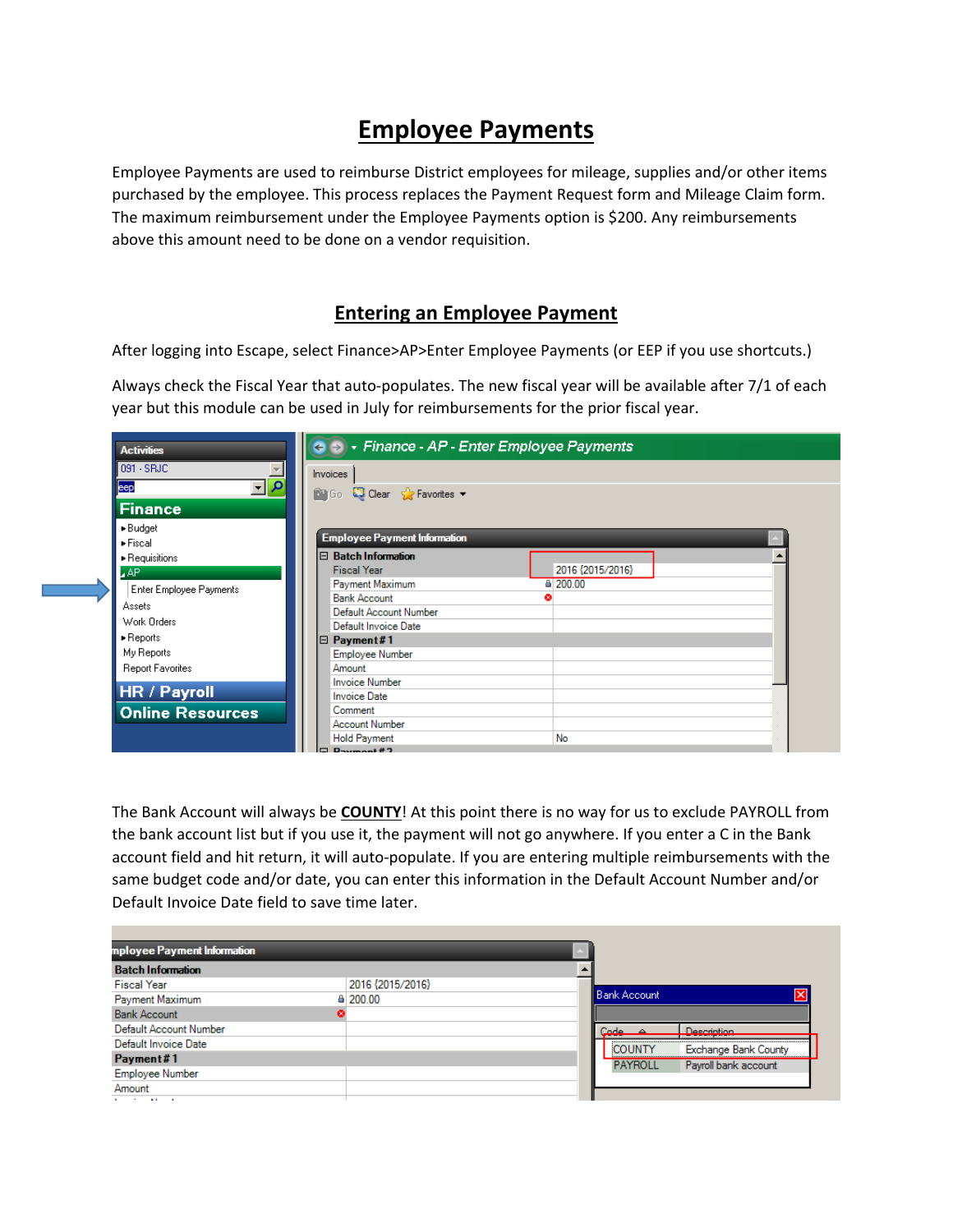To enter a payment, you will need the employee information and receipt. All fields with a red circle are mandatory and must be filled in. If you do not know the Employee Number, enter the first two (or more) letters of the last name and click on the drop down list arrow.

| 」 rayment# i           |                |  |
|------------------------|----------------|--|
| <b>Employee Number</b> | <b>l</b> iolli |  |
| Amount                 |                |  |
| <b>Invoice Number</b>  |                |  |
| Invoice Date<br>ø.     |                |  |

A listing of all names and employee numbers will appear; select the appropriate employee from that list by double clicking on it.

| <b>APARTMENTS INTERNATIVE APARTMENT</b> |                    |                          |
|-----------------------------------------|--------------------|--------------------------|
| ] Payment#1                             |                    | Employee Number<br>ΙxΙ   |
| Employee Number                         | <sup>O</sup> jolli |                          |
| Amount                                  |                    | <b>Description</b><br>▵  |
| Invoice Number                          |                    |                          |
| Invoice Date                            |                    | Jolliff, Brent I<br>2822 |
| Comment                                 |                    |                          |
| Account Number                          |                    |                          |
| Hold Payment                            | No                 |                          |
|                                         |                    |                          |

 for xxxx 5/4/16" or "Mileage May 2016". You are only able to enter budget codes that end in a 4xxx or Next, enter the Amount of the reimbursement, Invoice Number (if there is one), Invoice Date, Comment, and Account Number (budget code.) The comment you enter will be visible in the Description column on account look‐up and fiscal03 reports, therefore we recommend comments such as "Reimbursement 5230 object code. Please contact Accounting if you need to use an object code other than those.

| Default Invoice Date  |                              |
|-----------------------|------------------------------|
| ∃ Payment#1           |                              |
| Employee Number       | 2822 {Jolliff, Brent I}      |
| Amount                | 1.00                         |
| Invoice Number        |                              |
| <b>Invoice Date</b>   | 5/4/2016                     |
| Comment               | Test 1                       |
| <b>Account Number</b> | B 10-00-40-0000-6720-4390.00 |
| <b>Hold Payment</b>   | No                           |
|                       |                              |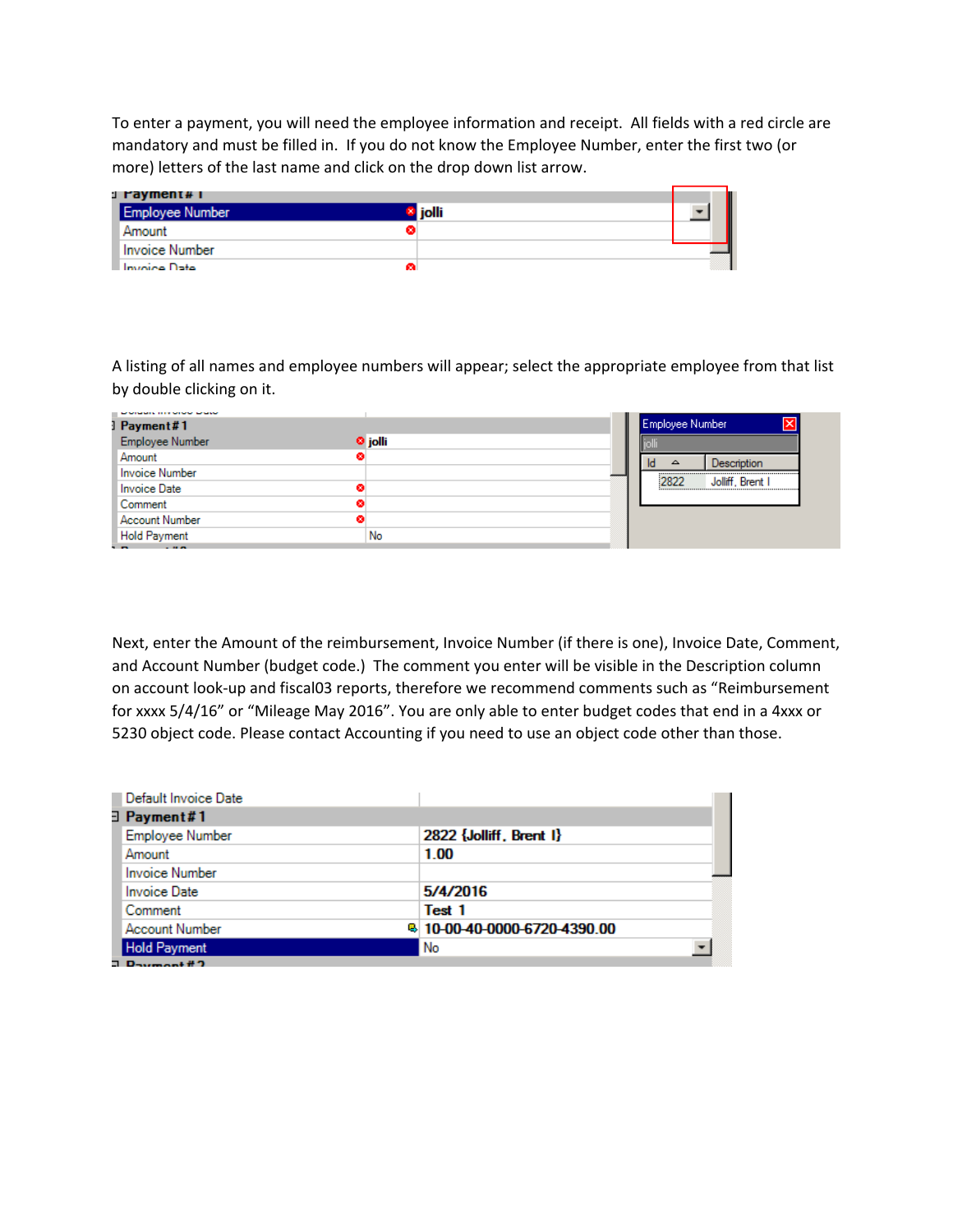If you choose to use the Invoice Number field, this must be a unique number from other payments made to the same employee; if the Invoice Number has been used before, you will receive an error and the payment will be put on hold for a duplicate payment (see below.) This must be resolved before you can submit the payment for approval.

| <b>LIGE</b><br><b>INDICES</b>                   |                    |          |             |               |                |              |                       |           |          |  |  |
|-------------------------------------------------|--------------------|----------|-------------|---------------|----------------|--------------|-----------------------|-----------|----------|--|--|
| 图 Export Q   7 Tasks ▼ 週 Grid<br><b>Co</b> Open |                    |          |             |               |                |              |                       |           |          |  |  |
| Pay To Name                                     | Invoice #          | Date     | Payment Amt | <b>Status</b> | On Hold        | <b>Batch</b> | <b>Status Comment</b> | Scheduled | Variance |  |  |
| Brent I. Jolliff                                | <b>REIMBURSE 0</b> | 1/1/2016 |             | $$1.00 $ Open | N <sub>o</sub> |              |                       | 5/4/2016  |          |  |  |
| Brent I. Jolliff                                | REIMBURSE 0        | 1/1/2016 |             | \$1.00 Open   | Yes            |              | Hold: Duplicate inv   | 5/4/2016  |          |  |  |
|                                                 |                    |          |             |               |                |              |                       |           |          |  |  |
|                                                 |                    |          |             |               |                |              |                       |           |          |  |  |
|                                                 |                    |          |             |               |                |              |                       |           |          |  |  |
|                                                 |                    |          |             |               |                |              |                       |           |          |  |  |

You can enter up to 50 payments and when you are done, select the Go icon.

| Clear Scravorites<br>国 Gol          |                                      |
|-------------------------------------|--------------------------------------|
|                                     |                                      |
|                                     |                                      |
| <b>Employee Payment Information</b> |                                      |
| □ Batch Information                 |                                      |
| <b>Fiscal Year</b>                  | 2016 {2015/2016}                     |
| Payment Maximum                     | 4 200.00                             |
| <b>Bank Account</b>                 | <b>COUNTY {Exchange Bank County}</b> |
| Default Account Number              |                                      |
| Default Invoice Date                |                                      |
| $\boxminus$ Payment#1               |                                      |
| Employee Number                     | 2822 {Jolliff, Brent I}              |
| Amount                              | 1.00                                 |
| <b>Invoice Number</b>               |                                      |
| <b>Invoice Date</b>                 | 5/4/2016                             |
| Comment                             | Test 1                               |
| <b>Account Number</b>               | <b>B</b> 10-00-40-0000-6720-4390.00  |
| <b>Hold Payment</b>                 | No                                   |
| Payment#2                           |                                      |

A List tab will now appear. If you have only one payment, the form will immediately open (see example on next page.) If you have multiple payments, you will need to select a specific payment from the list in order to open it.

 bottom of the Payment tab. Select the New icon under Accounts and enter additional accounts. You Once the Employee Payment form is open, you may add additional account codes, if necessary, at the will need to adjust the amounts on the two (or more) lines to match the total from the original entry (see examples on next page.)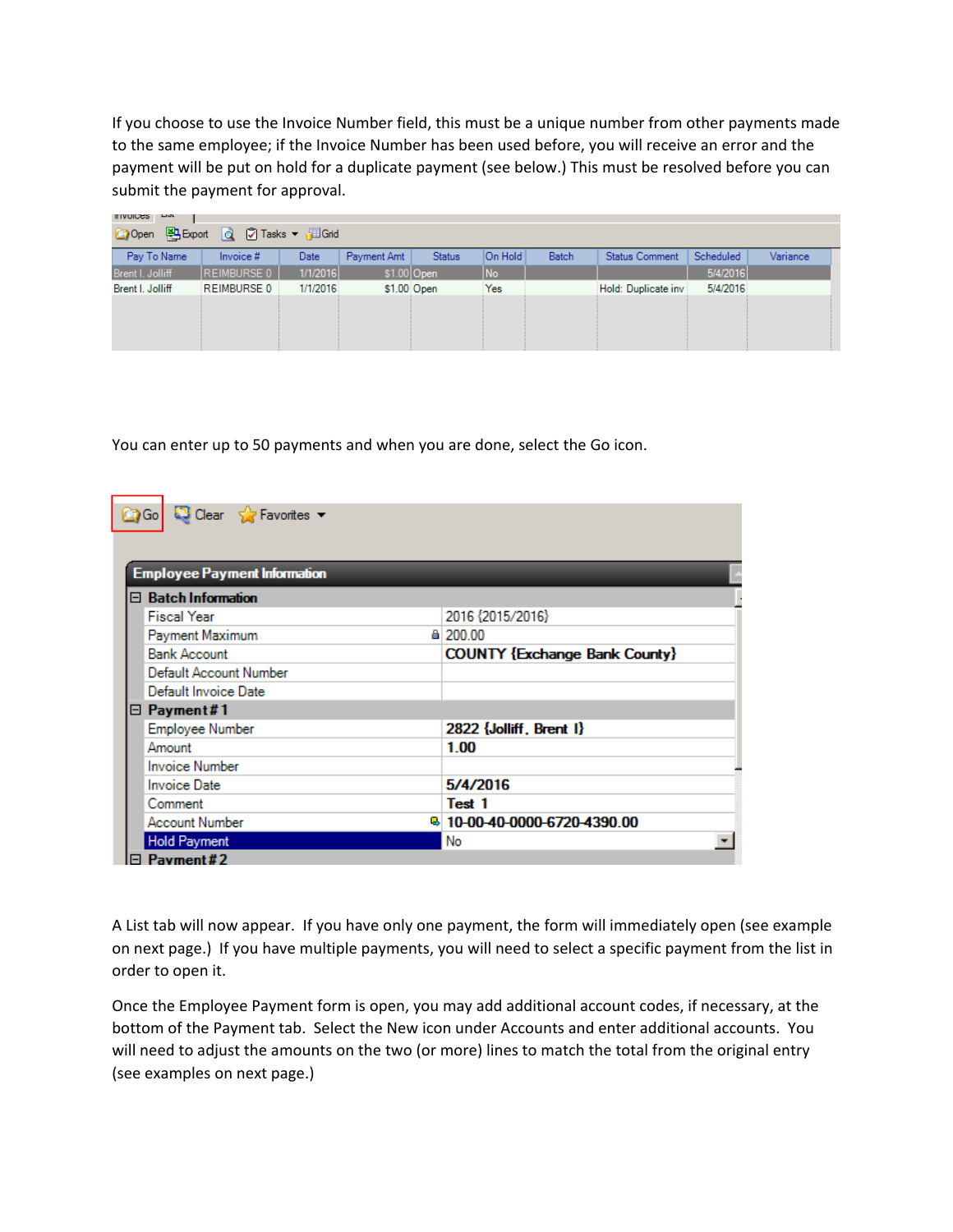| Form<br>Invoices List<br><b>CyPrev Control Concerned Cancel</b><br><b>Q</b> III Delete |                                 |        |                     |                                    |          |                                                                             |                               |  |  |  |
|----------------------------------------------------------------------------------------|---------------------------------|--------|---------------------|------------------------------------|----------|-----------------------------------------------------------------------------|-------------------------------|--|--|--|
|                                                                                        |                                 |        |                     |                                    |          |                                                                             |                               |  |  |  |
|                                                                                        |                                 |        |                     |                                    |          | Employee Payment to Brent I. Jolliff for Invoice # EP16-00012, Status: Open |                               |  |  |  |
| Payment Approvals Attachments Notes History                                            |                                 |        |                     |                                    |          |                                                                             |                               |  |  |  |
| <b>Payment Information</b>                                                             |                                 |        |                     |                                    |          | <b>Status / Account Information</b>                                         |                               |  |  |  |
| □ 1 - Payment/Vendor Invoice Information                                               |                                 |        |                     |                                    |          | $\Box$ 3 - Status Information                                               |                               |  |  |  |
| Reference Number                                                                       |                                 |        |                     |                                    |          | Scheduled Pay Date                                                          | 5/4/2016                      |  |  |  |
| <b>Payment Amount</b>                                                                  | 1.00                            |        |                     |                                    |          | Approval Batch Id                                                           | А                             |  |  |  |
| <b>Invoice Number</b>                                                                  | EP16-00012                      |        |                     |                                    |          | Bank Id                                                                     | COUNTY {Exchange Bank County} |  |  |  |
| <b>Invoice Date</b>                                                                    | 5/4/2016                        |        |                     |                                    |          | Date Approved                                                               | ô.                            |  |  |  |
| <b>Delivery Site</b>                                                                   |                                 |        |                     |                                    |          | Variance Message                                                            | a                             |  |  |  |
| <b>Tax Rate Owed</b>                                                                   |                                 |        |                     |                                    |          | <b>Check Number</b>                                                         | a                             |  |  |  |
| <b>Tax Rate Collected</b>                                                              |                                 |        |                     |                                    |          | <b>Check Print Date</b>                                                     | A                             |  |  |  |
| <b>Unpaid Tax Amount</b>                                                               | 0.00                            |        |                     |                                    |          | <b>Check Status</b>                                                         | a                             |  |  |  |
| <b>Unpaid Tax Calc Override</b>                                                        | <sup>≞</sup> No                 |        |                     |                                    |          | $\boxminus$ 4 - Account Information                                         |                               |  |  |  |
| <b>Final Payment</b>                                                                   | No                              |        |                     |                                    |          | Manual Account Distribution                                                 | <b>No</b>                     |  |  |  |
| Comment                                                                                | Test 1                          |        |                     |                                    |          | <b>Expense Amount</b>                                                       | $a$ 1.00                      |  |  |  |
| On Hold                                                                                | No                              |        |                     |                                    |          | <b>Acct Distribution Amt</b>                                                | $a$ 1.00                      |  |  |  |
| <b>Status Comment</b>                                                                  |                                 |        |                     |                                    |          | <b>Acct Undistributed Amt</b>                                               | $a$ 0.00                      |  |  |  |
| □ 2 - Pay To Information                                                               |                                 |        |                     |                                    |          | $\boxminus$ 5-Order Information                                             |                               |  |  |  |
| <b>Vendor Number</b>                                                                   | a                               |        |                     |                                    |          | Item Count                                                                  | 60                            |  |  |  |
| Vendor Address Number                                                                  | 60                              |        |                     |                                    |          | Items Received                                                              | 60                            |  |  |  |
| Pay To Name                                                                            | <b>&amp;</b> Brent I. Jolliff   |        |                     |                                    |          | Received Amt                                                                | A 0.00                        |  |  |  |
| <b>Street Address</b>                                                                  | <sup>8</sup> 2076 Peterson Lane |        |                     |                                    |          | Rea Amt Total                                                               | A 0.00                        |  |  |  |
| City Name                                                                              | <b>A</b> Santa Rosa             |        |                     |                                    |          | <b>Unpaid Amt</b>                                                           | A 0.00                        |  |  |  |
| <b>State</b>                                                                           | <b>A</b> CA                     |        |                     |                                    |          | E 6-Add/Update Information                                                  |                               |  |  |  |
| Zip Code                                                                               | A 95403                         |        |                     |                                    |          |                                                                             |                               |  |  |  |
| Country                                                                                | $\mathbf{a}$                    |        |                     |                                    |          |                                                                             |                               |  |  |  |
| Employee Id                                                                            | 2822                            |        |                     |                                    |          |                                                                             |                               |  |  |  |
|                                                                                        |                                 |        |                     |                                    |          |                                                                             |                               |  |  |  |
| ACCOUNTS: I                                                                            |                                 |        |                     |                                    |          |                                                                             |                               |  |  |  |
| New <b>ED</b> Export   Delete   Undelete   Cancel All                                  |                                 |        |                     |                                    |          |                                                                             |                               |  |  |  |
| FU-LC-RS-PROG-ACTV-OBJT.SB                                                             |                                 | Amount | FY.                 | Req Amt Encumbered Amt Other Pymts | Acct Bal |                                                                             |                               |  |  |  |
| 4 10-00-40-0000-6720-4390.00                                                           |                                 |        | $$1.00 \times 2016$ |                                    |          | 903.44                                                                      |                               |  |  |  |
|                                                                                        |                                 |        |                     |                                    |          |                                                                             |                               |  |  |  |
|                                                                                        |                                 |        |                     |                                    |          |                                                                             |                               |  |  |  |
|                                                                                        |                                 |        |                     |                                    |          |                                                                             |                               |  |  |  |
|                                                                                        |                                 |        |                     |                                    |          |                                                                             |                               |  |  |  |
|                                                                                        |                                 |        |                     |                                    |          |                                                                             |                               |  |  |  |
|                                                                                        |                                 |        |                     |                                    |          |                                                                             |                               |  |  |  |
|                                                                                        |                                 |        |                     |                                    |          |                                                                             |                               |  |  |  |
|                                                                                        |                                 |        |                     |                                    |          |                                                                             |                               |  |  |  |
|                                                                                        |                                 |        |                     |                                    |          |                                                                             |                               |  |  |  |
|                                                                                        |                                 | \$1.00 |                     |                                    |          |                                                                             |                               |  |  |  |
| Total Records: 1                                                                       |                                 |        |                     |                                    |          |                                                                             |                               |  |  |  |
|                                                                                        |                                 |        |                     |                                    |          |                                                                             |                               |  |  |  |

| New <b>Export</b>   Delete fundelete Cancel All |        |                 |         |                            |   |             |
|-------------------------------------------------|--------|-----------------|---------|----------------------------|---|-------------|
| FD-LC-RS-PROG-ACTV-OBJT.SB                      | Amount | <b>FY</b>       | Reg Amt | Encumbered Amt Other Pymts |   | Acct Bal    |
| B-10-00-40-0000-6720-4390.00                    |        | \$1.00 ± 2016 ± |         | e                          | a | 903.44<br>e |
| $\vert$ o $\vert$<br>$\sim$                     |        | \$0.00 à 2016 à |         | А                          | 音 | A           |
|                                                 |        |                 |         |                            |   |             |
|                                                 | \$1.00 |                 |         |                            |   |             |

Accounts:1 New **B** Export | Delete fundelete C Cancel All Amount FY Req Amt Encumbered Amt Other Pymts Acct Ball<br> **SOL50** 2013 4 FD-LC-RS-PROG-ACTV-OBJT.SB 903.44 3 10-00-40-0000-6720-4390.00 ® 10-00-40-0000-6720-4510.00 \$0.50 à 2016 à  $4 1,466.86$  $\triangleq$  $\Box$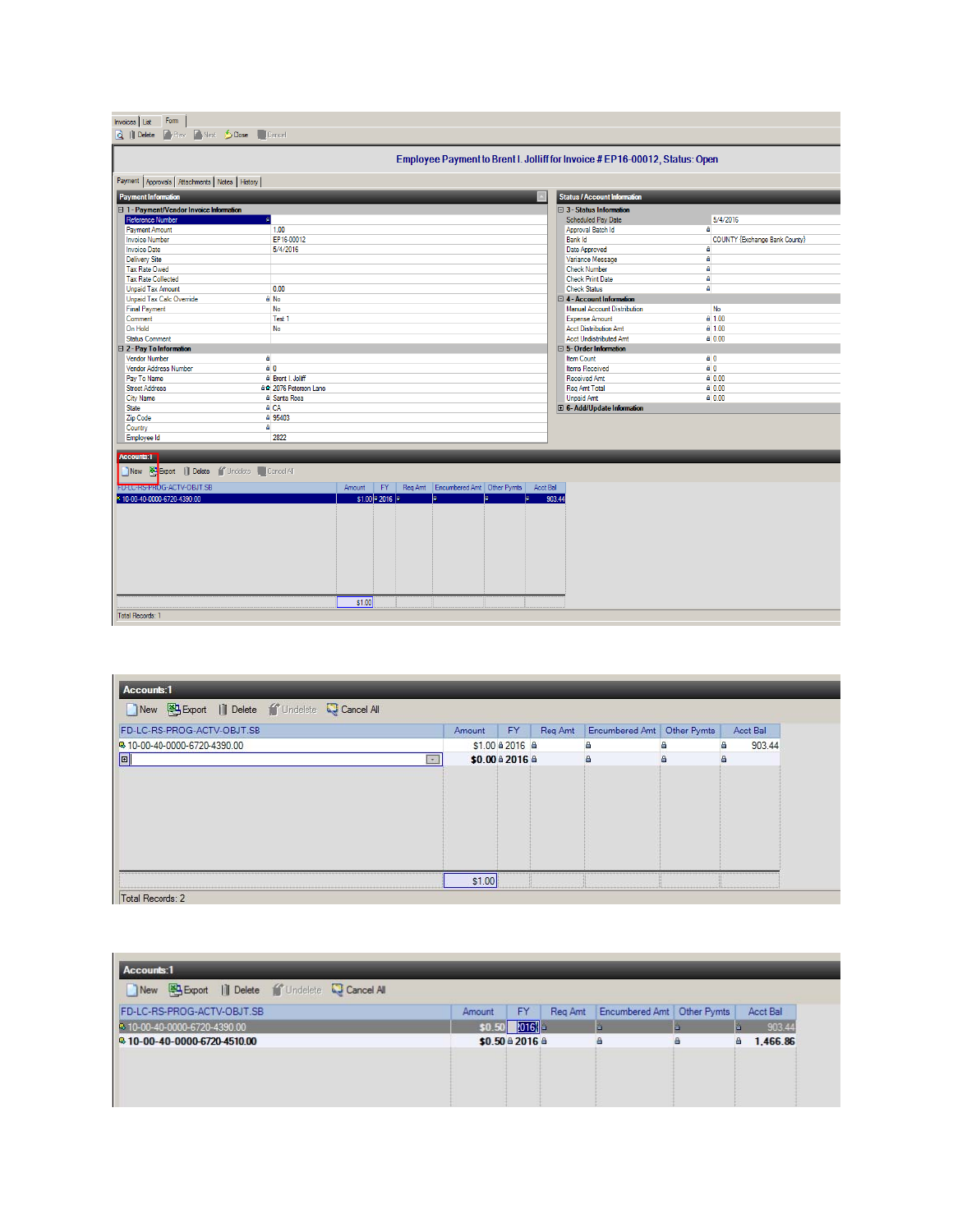Next, go to the Attachments tab to attach a copy of the receipt (for reimbursements of purchases) or the mileage form (for mileage reimbursements.) Attach a copy of any toll receipts, etc. if applicable. This information is similar to what you have included in the past on the Payment Request and/or Mileage Claim forms.

#### **Attachments**

 To attach a copy of the receipt, select the Attachments tab and then the New icon. Use the browser button to select the appropriate file to attach in the "File to Attach" field. After this is completed, select the Save/Close icon on the Attachment tab.

|                    |                                                  |      |                                                         |              | Linpivity in a financial profits, overelian in a service at the vertext planets. |          |          |                           |                                     |  |
|--------------------|--------------------------------------------------|------|---------------------------------------------------------|--------------|----------------------------------------------------------------------------------|----------|----------|---------------------------|-------------------------------------|--|
|                    | ayment   Approvals Attachments   Notes   History |      |                                                         |              |                                                                                  |          |          |                           |                                     |  |
|                    |                                                  |      | Open New BExport Delete PyPrev Next Save/Close Q Cancel |              |                                                                                  |          |          |                           |                                     |  |
|                    |                                                  |      |                                                         |              |                                                                                  |          |          |                           |                                     |  |
| 11-Attachment      |                                                  |      |                                                         |              |                                                                                  |          |          | $\Box$ 2 - Send / Receive |                                     |  |
| File to Attach     |                                                  |      |                                                         |              |                                                                                  |          | $\cdots$ | Sent Via                  |                                     |  |
| File Type          | а                                                |      |                                                         |              |                                                                                  |          |          | Sent Info                 |                                     |  |
| Description        |                                                  |      |                                                         |              |                                                                                  |          |          | Date Sent                 |                                     |  |
| Comment            |                                                  |      |                                                         |              |                                                                                  |          |          | Received Via              |                                     |  |
|                    |                                                  |      |                                                         |              |                                                                                  |          |          | Received Info             |                                     |  |
|                    |                                                  |      |                                                         |              |                                                                                  |          |          | Date Received             |                                     |  |
|                    |                                                  |      |                                                         |              |                                                                                  |          |          |                           | <b>⊞ 3-Add / Update Information</b> |  |
| <b>Description</b> | <b>Attached File</b>                             | Type | Received Info                                           | Received Via | Sent Info                                                                        | Sent Via |          | Created                   | Created By                          |  |
|                    |                                                  |      |                                                         |              |                                                                                  |          |          |                           |                                     |  |
|                    |                                                  |      |                                                         |              |                                                                                  |          |          |                           |                                     |  |
|                    |                                                  |      |                                                         |              |                                                                                  |          |          |                           |                                     |  |
|                    |                                                  |      |                                                         |              |                                                                                  |          |          |                           |                                     |  |
|                    |                                                  |      |                                                         |              |                                                                                  |          |          |                           |                                     |  |
|                    |                                                  |      |                                                         |              |                                                                                  |          |          |                           |                                     |  |
|                    |                                                  |      |                                                         |              |                                                                                  |          |          |                           |                                     |  |

#### Notes

 your notes on the line provided. If you are purchasing a questionable item, such as food, please put an To create a note for mileage or any other reason, select the Notes tab and then the New icon. Type explanation in the comments section as to how this meets the requirements of policy 5.8.3P. The information will be saved when you select the Save/Close icon for the Employee Payment.

|                                                           |            | <b>Employee Payment to Brent I. Jollif</b> |   |
|-----------------------------------------------------------|------------|--------------------------------------------|---|
| Payment Approvals Attachments Notes History               |            |                                            |   |
| New <b>Export</b>   Delete   Undelete <b>Q</b> Cancel All |            |                                            |   |
| <b>Note</b>                                               | Created By | Create Date                                | ⊕ |
|                                                           | Ιê<br>Ne a | д                                          |   |
|                                                           |            |                                            |   |
|                                                           |            |                                            |   |
|                                                           |            |                                            |   |
|                                                           |            |                                            |   |
|                                                           |            |                                            |   |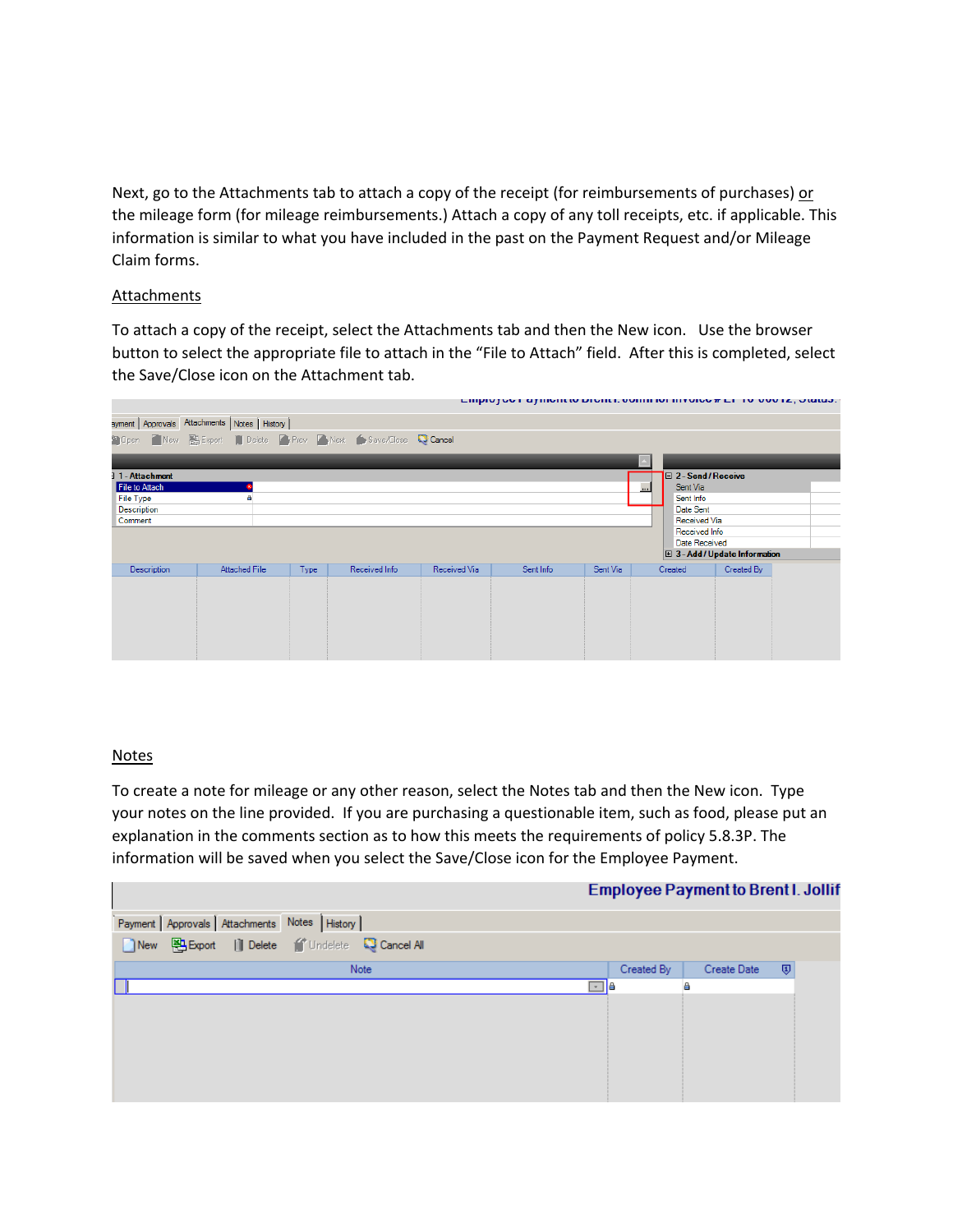To remove any holds for duplicate invoice numbers paid to the same employee, you will need to change the Invoice Number, change the On Hold field to No and erase the Status Comment.

| Payment Approvals   Attachments   Notes   History |                      |  |  |  |  |  |  |  |
|---------------------------------------------------|----------------------|--|--|--|--|--|--|--|
| <b>Payment Information</b>                        |                      |  |  |  |  |  |  |  |
| $\boxdot$ 1 - Payment/Vendor Invoice Information  |                      |  |  |  |  |  |  |  |
| Reference Number                                  | ۵                    |  |  |  |  |  |  |  |
| <b>Payment Amount</b>                             | 1.00                 |  |  |  |  |  |  |  |
| <b>Invoice Number</b>                             | REIMBURSEMENT 1-2-16 |  |  |  |  |  |  |  |
| <b>Invoice Date</b>                               | 1/2/2016             |  |  |  |  |  |  |  |
| Delivery Site                                     |                      |  |  |  |  |  |  |  |
| <b>Tax Rate Owed</b>                              |                      |  |  |  |  |  |  |  |
| <b>Tax Rate Collected</b>                         |                      |  |  |  |  |  |  |  |
| <b>Unpaid Tax Amount</b>                          | 0.00                 |  |  |  |  |  |  |  |
| <b>Unpaid Tax Calc Override</b>                   | <sup>≙</sup> No      |  |  |  |  |  |  |  |
| <b>Final Payment</b>                              | No                   |  |  |  |  |  |  |  |
| Comment                                           | Reimbursement 1/2/16 |  |  |  |  |  |  |  |
| On Hold                                           | <b>No</b>            |  |  |  |  |  |  |  |
| <b>Status Comment</b>                             |                      |  |  |  |  |  |  |  |

| Payment   Approvals   Attachments   Notes        | History                 |  |  |  |  |  |  |
|--------------------------------------------------|-------------------------|--|--|--|--|--|--|
| <b>Payment Information</b>                       |                         |  |  |  |  |  |  |
| $\boxdot$ 1 - Payment/Vendor Invoice Information |                         |  |  |  |  |  |  |
| Reference Number                                 | 菖                       |  |  |  |  |  |  |
| <b>Payment Amount</b>                            | 1.00                    |  |  |  |  |  |  |
| <b>Invoice Number</b>                            | REIMBURSEMENT 1*DUPE    |  |  |  |  |  |  |
| <b>Invoice Date</b>                              | 1/2/2016                |  |  |  |  |  |  |
| <b>Delivery Site</b>                             |                         |  |  |  |  |  |  |
| <b>Tax Rate Owed</b>                             |                         |  |  |  |  |  |  |
| <b>Tax Rate Collected</b>                        |                         |  |  |  |  |  |  |
| <b>Unpaid Tax Amount</b>                         | 0.00                    |  |  |  |  |  |  |
| Unpaid Tax Calc Override                         | ≜ No                    |  |  |  |  |  |  |
| <b>Final Payment</b>                             | No.                     |  |  |  |  |  |  |
| Comment                                          | Reimbursement 1/2/16    |  |  |  |  |  |  |
| On Hold                                          | Yes                     |  |  |  |  |  |  |
| <b>Status Comment</b>                            | Hold: Duplicate invoice |  |  |  |  |  |  |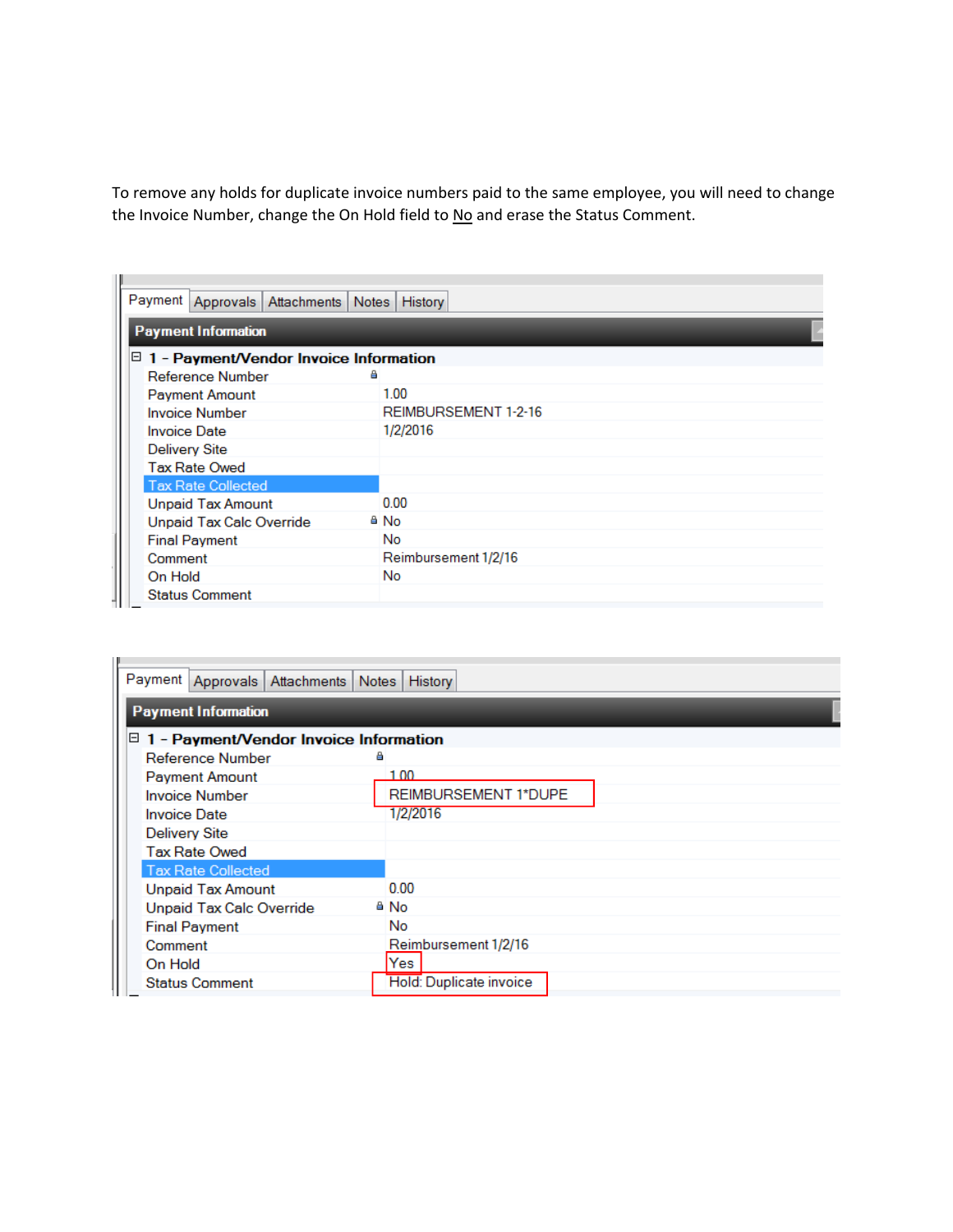Once you are done entering all information, click on the Save/Close icon and you will be returned to the List tab of all payments. Once you have finished modifying and attaching any necessary documents, on the List tab, select Tasks>Submit.



 **Payments are routed for approval and you cannot retrieve or change them! You will need to contact** before you close the screen), you can open the payment form and look at the approval path, history, A box will pop up to verify you want to submit the payments. **Once they are submitted, the Employee the Accounting Office with any questions or problems at that point.** You will be notified by email once the employee payment has been fully approved and scheduled for payment. Once submitted (but etc.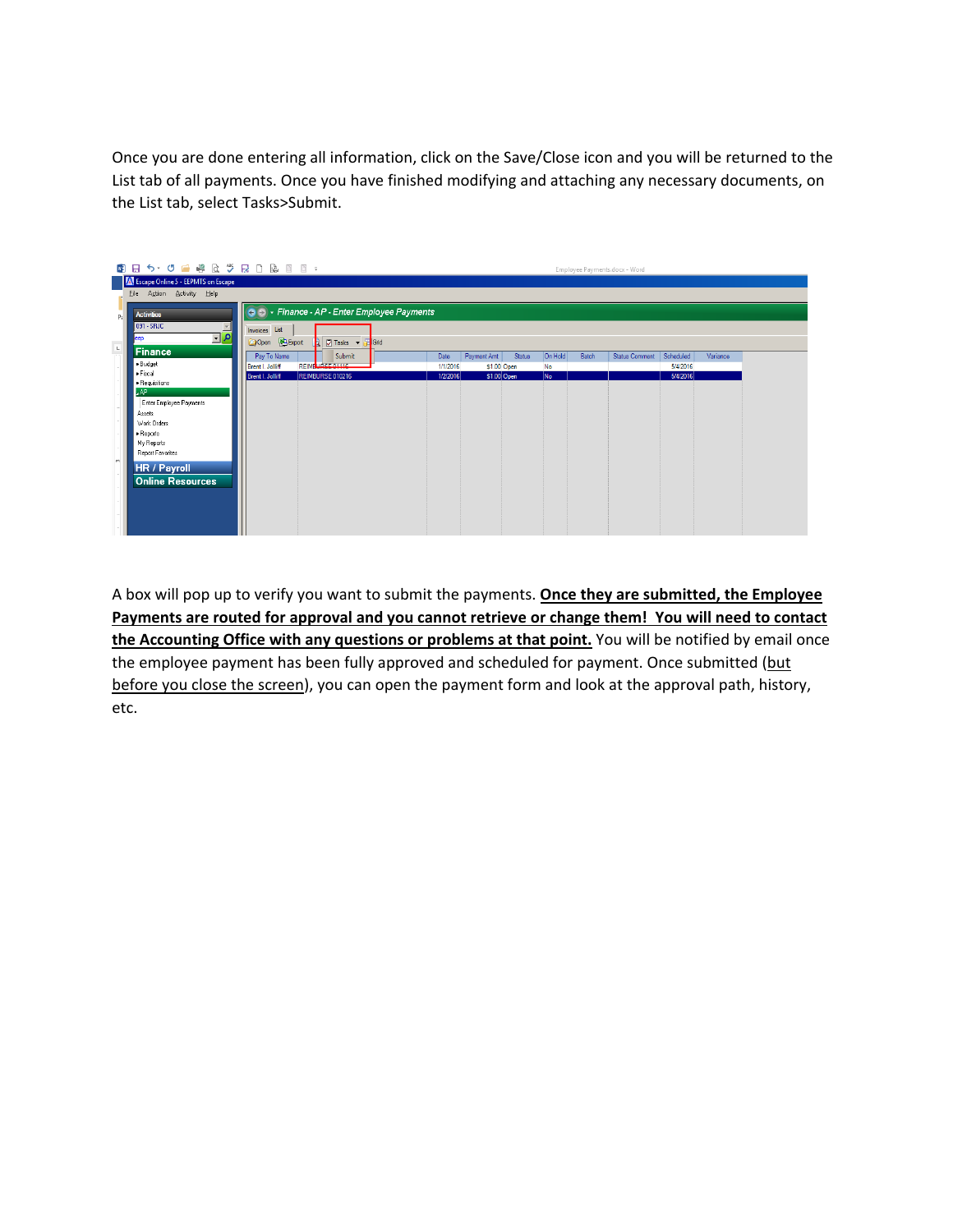## **Approving an Employee Payment**

You will receive an email that there is a payment ready for your approval from Escape@santarosa.edu:



Payments are ready for your approval.

To approve an employee payment, select Finance>AP>Approve Payments (or APY if you use shortcuts.) You will see the number of payments waiting for approval. Select the Go icon.

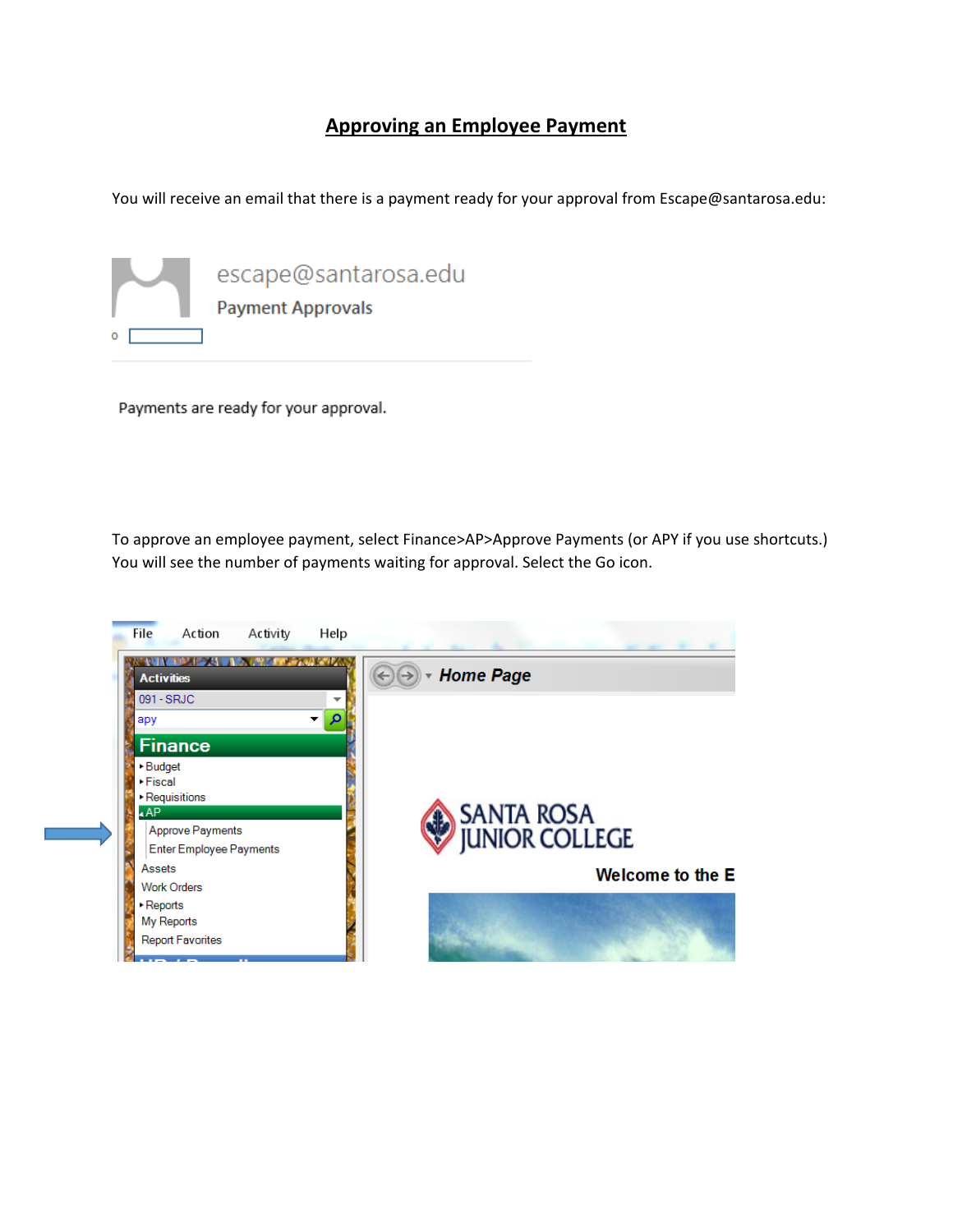| Search                                    |  |
|-------------------------------------------|--|
| Go Q Clear & Favorites                    |  |
| Search Criteria - Payment                 |  |
| □ 1 - Payment Information                 |  |
| <b>Pending Approvals</b><br>$\sim$ $\sim$ |  |
| Bank Id                                   |  |
| <b>Ratch Number</b>                       |  |
| Payment Type                              |  |
| <b>Default Action</b>                     |  |
| $\Box$ 2 - Date Information               |  |
| <b>Invoice Date Start</b>                 |  |
| Invoice Date End                          |  |
| Schoduled Pay Date Start                  |  |

 the items. Select the link icon next to the invoice number to bring up the details of the payment. A list of payments to approve will show. Before approving any payments, you will first want to review



Review the information, including attachments for receipts/mileage forms or any notes. Once you have finished reviewing the items awaiting your approval, you'll need to go back to the list and take action (by approving, denying or deferring the items.) Do this by closing out the snapshot screen using the Close button in the upper left‐hand corner (shown below.)

| Payment Information                     |                           |  |  | <b>Status / Account Information</b> |                            |
|-----------------------------------------|---------------------------|--|--|-------------------------------------|----------------------------|
| □ 1 - Payment/Vendor Invoice Informatio |                           |  |  | $\boxminus$ 3 - Status Information  |                            |
| Reference Number                        |                           |  |  | <b>Scheduled Pay Date</b>           | 2/7/2017                   |
| <b>Payment Amount</b>                   | 1.00                      |  |  | Approval Batch Id                   | a 001126                   |
| <b>Invoice Number</b>                   | EP17-00032                |  |  | Bank Id                             | <b>COUNTY {Exchange Ba</b> |
| <b>Invoice Date</b>                     | 2/1/2017                  |  |  | Date Approved                       | Α                          |
| <b>Delivery Site</b>                    |                           |  |  | Variance Message                    | A                          |
| <b>Tax Rate Owed</b>                    |                           |  |  | <b>Check Number</b>                 | A                          |
| <b>Tax Rate Collected</b>               |                           |  |  | <b>Check Print Date</b>             | $\overline{a}$             |
| <b>Unpaid Tax Amount</b>                | 0.00                      |  |  | <b>Check Status</b>                 | a                          |
| <b>Unpaid Tax Calc Override</b>         | A No                      |  |  | $\Box$ 4 - Account Information      |                            |
| <b>Final Payment</b>                    | <b>No</b>                 |  |  | <b>Manual Account Distribution</b>  | No                         |
| Comment                                 | Test                      |  |  | <b>Expense Amount</b>               | $A = 1.00$                 |
| On Hold                                 | <b>No</b>                 |  |  | <b>Acct Distribution Amt</b>        | $A = 100$                  |
| <b>Status Comment</b>                   |                           |  |  | <b>Acct Undistributed Amt</b>       | $A = 0.00$                 |
| $\boxminus$ 2 - Pay To Information      |                           |  |  | $\boxminus$ 5- Order Information    |                            |
| Vendor Number                           | $\blacksquare$            |  |  | Item Count                          | 60                         |
| <b>Vendor Address Number</b>            | 60                        |  |  | <b>Items Received</b>               | A <sub>0</sub>             |
| <b>Combine Payments?</b>                | A No                      |  |  | <b>Received Amt</b>                 | $A = 0.00$                 |
| Pay To Name                             | & Jane M. Bunting         |  |  | <b>Reg Amt Total</b>                | $a$ 0.00                   |
| <b>Street Address</b>                   | 80 5112 Middlebrook Court |  |  | <b>Unpaid Amt</b>                   | $A = 0.00$                 |
| <b>City Name</b>                        | <sup>a</sup> Santa Rosa   |  |  | E 6- Add/Update Information         |                            |
| <b>State</b>                            | <b>A</b> CA               |  |  |                                     |                            |
| Zip Code                                | a 95404                   |  |  |                                     |                            |
| Country                                 | A.                        |  |  |                                     |                            |
| Employee Id                             | 1234                      |  |  |                                     |                            |